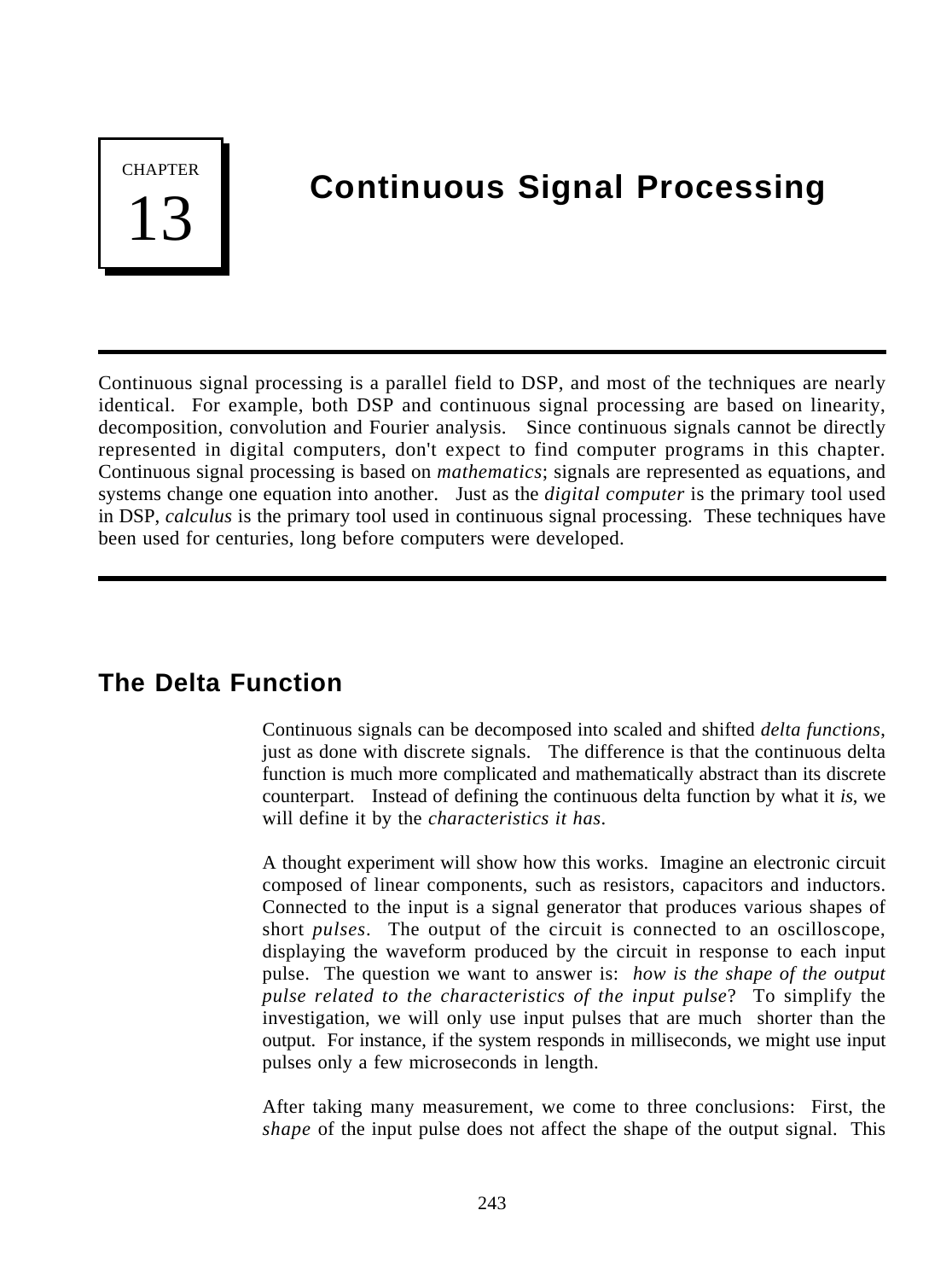is illustrated in Fig. 13-1, where various shapes of short input pulses produce exactly the same shape of output pulse. Second, the shape of the output waveform is totally determined by the characteristics of the system, i.e., the value and configuration of the resistors, capacitors and inductors. Third, the *amplitude* of the output pulse is directly proportional to the *area* of the input pulse. For example, the output will have the same amplitude for inputs of: 1 volt for 1 microsecond, 10 volts for 0.1 microseconds, 1,000 volts for 1 nanosecond, etc. This relationship also allows for input pulses with *negative* areas. For instance, imagine the combination of a 2 volt pulse lasting 2 microseconds being quickly followed by a -1 volt pulse lasting 4 microseconds. The total area of the input signal is *zero*, resulting in the output doing *nothing*.

Input signals that are brief enough to have these three properties are called **impulses**. In other words, an impulse is any signal that is entirely zero except for a short *blip* of arbitrary shape. For example, an impulse to a microwave transmitter may have to be in the *picosecond* range because the electronics responds in *nanoseconds*. In comparison, a volcano that erupts for *years* may be a perfectly good impulse to geological changes that take *millennia*.

Mathematicians don't like to be limited by any particular system, and commonly use the term *impulse* to mean a signal that is short enough to be an impulse to *any possible* system. That is, a signal that is *infinitesimally* narrow. The **continuous delta function** is a normalized version of this type of impulse. Specifically, the continuous delta function is mathematically defined by three idealized characteristics: (1) the signal must be infinitesimally brief, (2) the pulse must occur at time zero, and (3) the pulse must have an area of one.

Since the delta function is defined to be infinitesimally narrow *and* have a fixed area, the amplitude is implied to be *infinite*. Don't let this bother you; it is completely unimportant. Since the amplitude is part of the *shape* of the impulse, you will never encounter a problem where the amplitude makes any difference, infinite or not. The delta function is a mathematical construct, not a real world signal. Signals in the real world that *act* as delta functions will always have a finite duration and amplitude.

Just as in the discrete case, the continuous delta function is given the mathematical symbol:  $\delta$ ( ). Likewise, the output of a continuous system in response to a delta function is called the **impulse response**, and is often denoted by:  $h()$ . Notice that parentheses,  $()$ , are used to denote continuous signals, as compared to brackets, [ ], for discrete signals. This notation is used in this book and elsewhere in DSP, but isn't universal. Impulses are displayed in graphs as vertical arrows (see Fig. 13-1d), with the *length* of the arrow indicating the *area* of the impulse.

To better understand real world impulses, look into the night sky at a *planet* and a *star*, for instance, Mars and Sirius. Both appear about the same brightness and size to the unaided eye. The reason for this similarity is not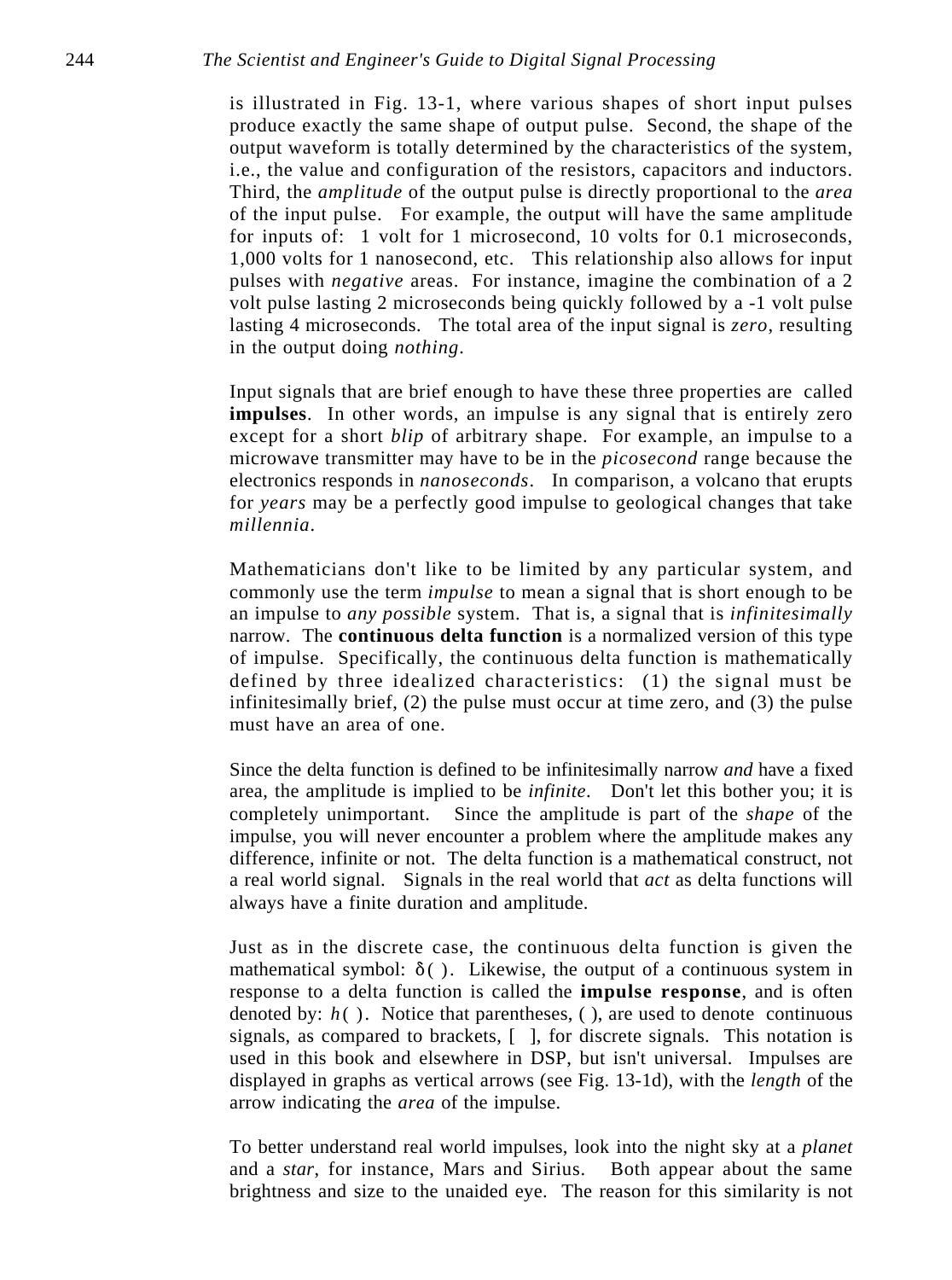

#### FIGURE 13-1

The continuous delta function. If the input to a linear system is brief compared to the resulting output, the shape of the output depends only on the characteristics of the system, and not the shape of the input. Such short input signals are called *impulses*. Figures a,b & c illustrate example input signals that are impulses for this particular system. The term *delta function* is used to describe a normalized impulse, i.e., one that occurs at  $t = 0$  and has an area of one. The mathematical symbols for the delta function are shown in (d), a vertical arrow and  $\delta(t)$ .

> obvious, since the viewing geometry is drastically different. Mars is about 6000 kilometers in diameter and 60 million kilometers from earth. In comparison, Sirius is about 300 times larger and over one-million times farther away. These dimensions should make Mars appear more than *three-thousand* times larger than Sirius. How is it possible that they look alike?

> These objects look the same because they are small enough to be *impulses* to the human visual system. The perceived shape is the impulse response of the eye, not the actual image of the star or planet. This becomes obvious when the two objects are viewed through a small telescope; Mars appears as a dim disk, while Sirius still appears as a bright impulse. This is also the reason that stars twinkle while planets do not. The image of a star is small enough that it can be briefly blocked by particles or turbulence in the atmosphere, whereas the larger image of the planet is much less affected.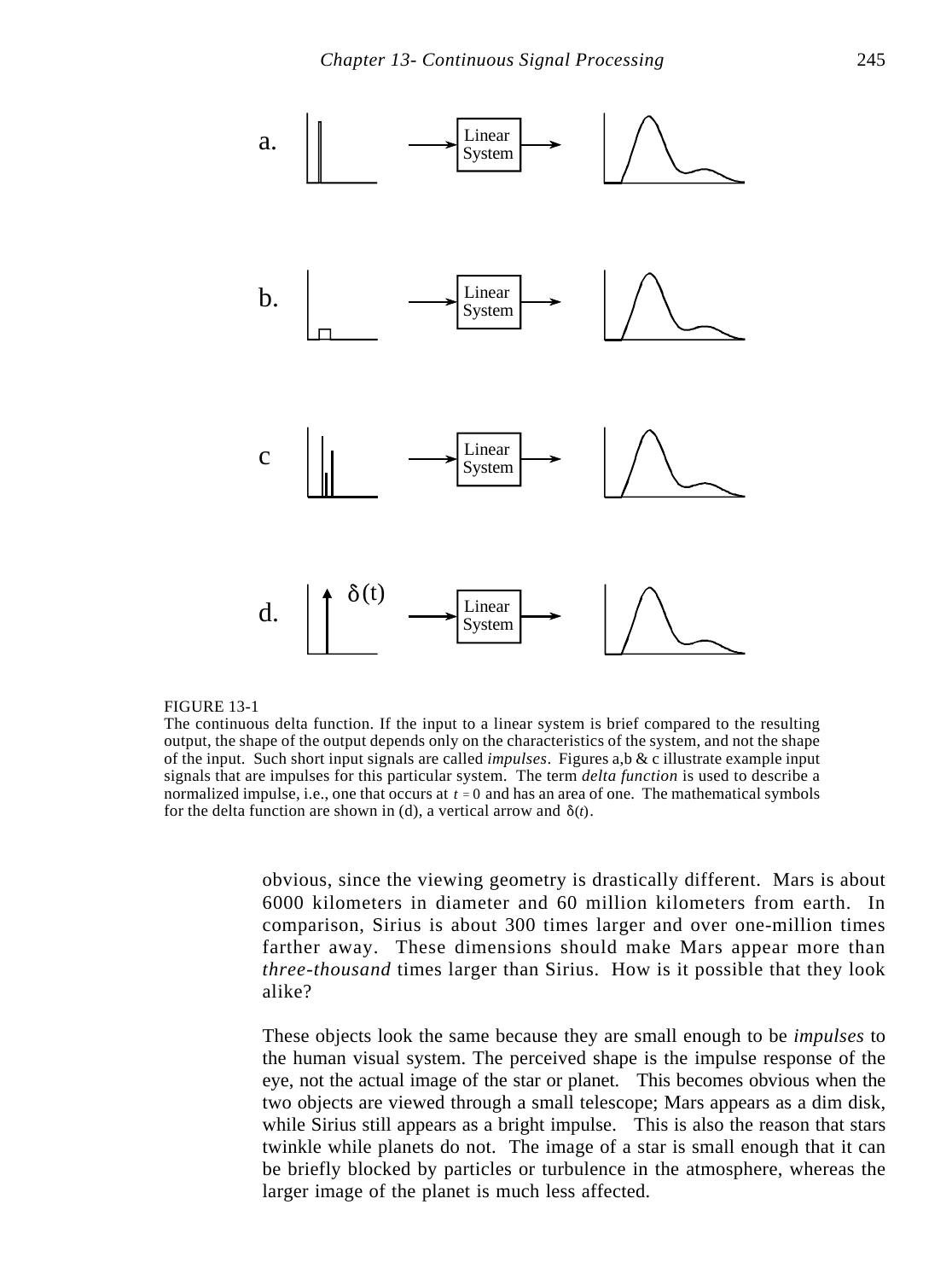### **Convolution**

Just as with discrete signals, the convolution of continuous signals can be viewed from the *input signal*, or the *output signal*. The input side viewpoint is the best *conceptual* description of how convolution operates. In comparison, the output side viewpoint describes the *mathematics* that must be used. These descriptions are virtually identical to those presented in Chapter 6 for discrete signals.

Figure 13-2 shows how convolution is viewed from the input side. An input signal,  $x(t)$ , is passed through a system characterized by an impulse response,  $h(t)$ , to produce an output signal,  $y(t)$ . This can be written in the familiar mathematical equation,  $y(t) = x(t) * h(t)$ . The input signal is divided into narrow columns, each short enough to act as an *impulse* to the system. In other words, the input signal is decomposed into an infinite number of scaled and shifted delta functions. Each of these impulses produces a scaled and shifted version of the impulse response in the output signal. The final output signal is then equal to the combined effect, i.e., the sum of all of the individual responses.

For this scheme to work, the width of the columns must be much shorter than the response of the system. Of course, mathematicians take this to the extreme by making the input segments *infinitesimally* narrow, turning the situation into a calculus problem. In this manner, the input viewpoint describes how a single point (or narrow region) in the input signal affects a larger portion of output signal.

In comparison, the output viewpoint examines how a single point in the output signal is determined by the various values from the input signal. Just as with discrete signals, each instantaneous value in the output signal is affected by a section of the input signal, weighted by the impulse response flipped left-for-right. In the discrete case, the signals are multiplied and *summed*. In the continuous case, the signals are multiplied and *integrated*. In equation form:

EQUATION 13-1 The convolution integral. This equation defines the meaning of:  $y(t) = x(t) * h(t)$ .

$$
y(t) = \int_{-\infty}^{+\infty} x(\tau) h(t-\tau) d\tau
$$

This equation is called the convolution integral, and is the twin of the convolution sum (Eq. 6-1) used with discrete signals. Figure 13-3 shows how this equation can be understood. The goal is to find an expression for calculating the value of the output signal at an arbitrary time, *t*. The first step is to change the independent variable used to move through the input signal and the impulse response. That is, we replace  $t$  with  $\tau$  (a lower case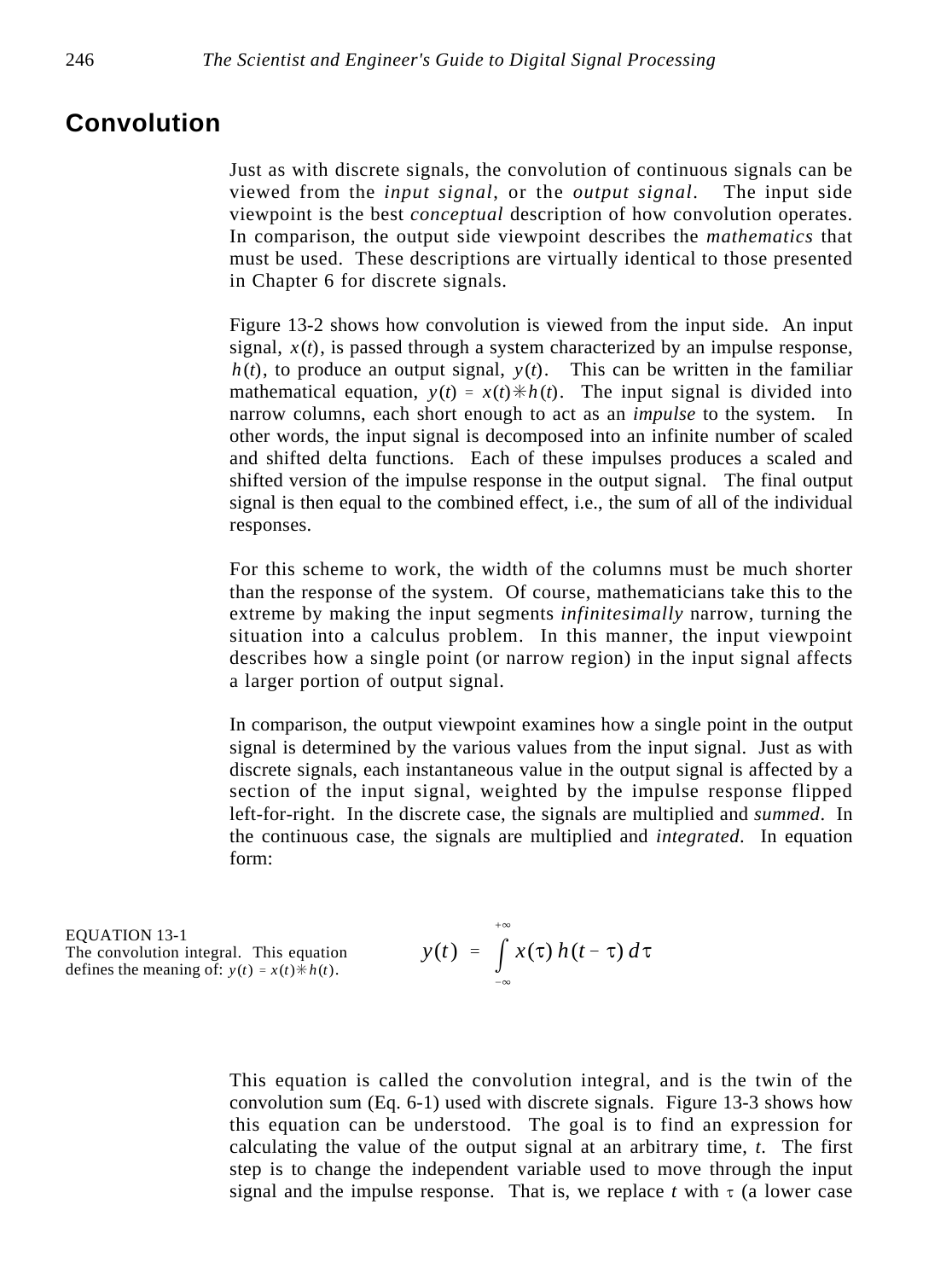

#### FIGURE 13-2

Convolution viewed from the input side. The input signal, *x*(*t*), is divided into narrow segments, each acting as an impulse to the system. The output signal, *y* (*t*), is the sum of the resulting scaled and shifted impulse responses. This illustration shows how three points in the input signal contribute to the output signal.

Greek tau). This makes  $x(t)$  and  $h(t)$  become  $x(\tau)$  and  $h(\tau)$ , respectively. This change of variable names is needed because *t* is already being used to represent the point in the output signal being calculated. The next step is to flip the impulse response left-for-right, turning it into  $h(-\tau)$ . Shifting the flipped impulse response to the location *t*, results in the expression becoming  $h(t-\tau)$ . The input signal is then weighted by the flipped and shifted impulse response by multiplying the two, i.e.,  $x(\tau)$   $h(t-\tau)$ . The value of the output signal is then found by integrating this weighted input signal from negative to positive infinity, as described by Eq. 13-1.

If you have trouble understanding how this works, go back and review the same concepts for discrete signals in Chapter 6. Figure 13-3 is just another way of describing the convolution machine in Fig. 6-8. The only difference is that integrals are being used instead of summations. Treat this as an extension of what you already know, not something new.

An example will illustrate how continuous convolution is used in real world problems and the mathematics required. Figure 13-4 shows a simple continuous linear system: an electronic low-pass filter composed of a single resistor and a single capacitor. As shown in the figure, an impulse entering this system produces an output that quickly jumps to some value, and then exponentially decays toward zero. In other words, the impulse response of this simple electronic circuit is a *one-sided exponential*. Mathematically, the



#### FIGURE 13-3

Convolution viewed from the output side. Each value in the output signal is influenced by many points from the input signal. In this figure, the output signal at time *t* is being calculated. The input signal,  $x(t)$ , is *weighted* (multiplied) by the flipped and shifted impulse response, given by  $h(t-\tau)$ . Integrating the weighted input signal produces the value of the output point,  $y(t)$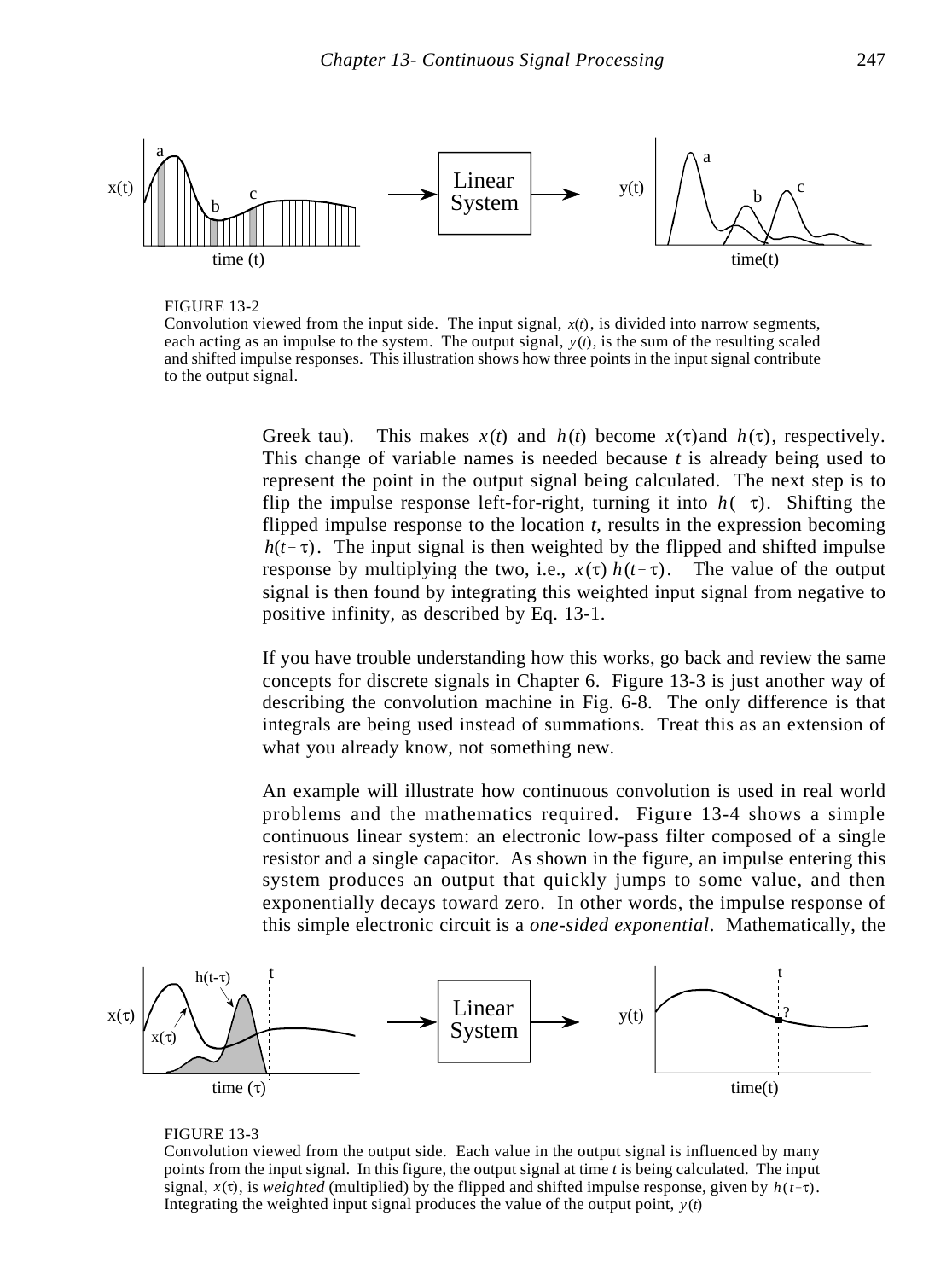

FIGURE 13-4

Example of a continuous linear system. This electronic circuit is a low-pass filter composed of a single resistor and capacitor. The impulse response of this system is a one-sided exponential.

impulse response of this system is broken into two sections, each represented by an equation:

$$
h(t) = 0 \qquad \text{for } t < 0
$$
  

$$
h(t) = \alpha e^{-\alpha t} \qquad \text{for } t \ge 0
$$

where  $\alpha = 1/RC$  (*R* is in ohms, *C* is in farads, and *t* is in seconds). Just as in the discrete case, the continuous impulse response contains complete information about the system, that is, how it will react to all possible signals. To pursue this example further, Fig. 13-5 shows a square pulse entering the system, mathematically expressed by:

$$
x(t) = 1 \qquad \text{for } 0 \le t \le 1
$$

$$
x(t) = 0 \qquad \text{otherwise}
$$

Since both the input signal and the impulse response are completely known as mathematical expressions, the output signal,  $y(t)$ , can be calculated by evaluating the convolution integral of Eq. 13-1. This is complicated by the fact that both signals are defined by *regions* rather than a single



FIGURE 13-5

Example of continuous convolution. This figure illustrates a square pulse entering an RC low-pass filter (Fig. 13-4). The square pulse is convolved with the system's impulse response to produce the output.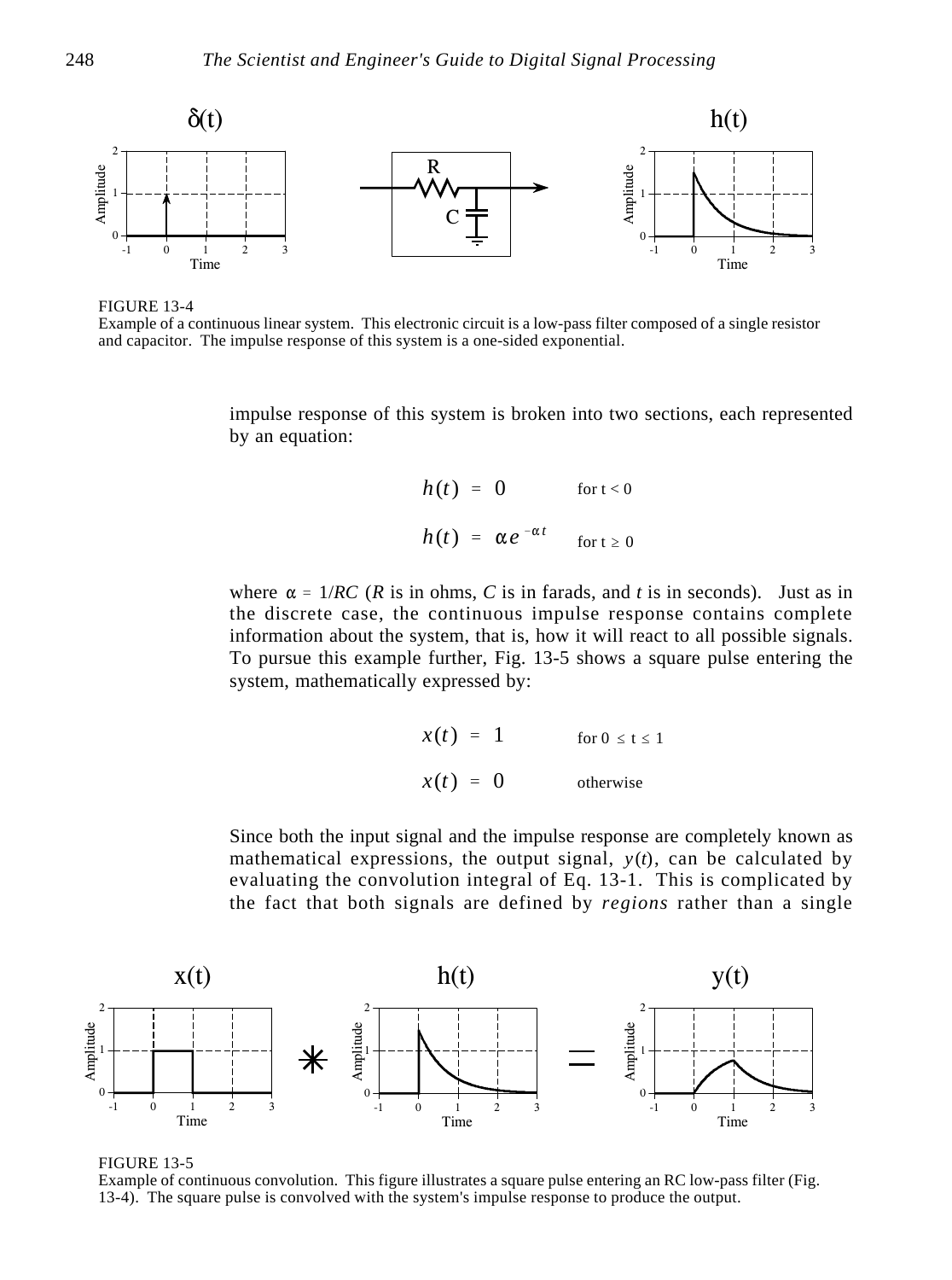

FIGURE 13-6

Calculating a convolution by segments. Since many continuous signals are defined by *regions*, the convolution calculation must be performed region-by-region. In this example, calculation of the output signal is broken into three sections: (a) no overlap, (b) partial overlap, and (c) total overlap, of the input signal and the shiftedflipped impulse response.

mathematical expression. This is very common in continuous signal processing. It is usually essential to draw a picture of how the two signals shift over each other for various values of *t*. In this example, Fig. 13-6a shows that the two signals do not overlap at all for  $t < 0$ . This means that the product of the two signals is zero at all locations along the  $\tau$  axis, and the resulting output signal is:

$$
y(t) = 0 \qquad \text{for } t < 0
$$

A second case is illustrated in (b), where *t* is between 0 and 1. Here the two signals partially overlap, resulting in their product having nonzero values between  $\tau = 0$  and  $\tau = t$ . Since this is the only nonzero region, it is the only section where the integral needs to be evaluated. This provides the output signal for  $0 \le t \le 1$ , given by:

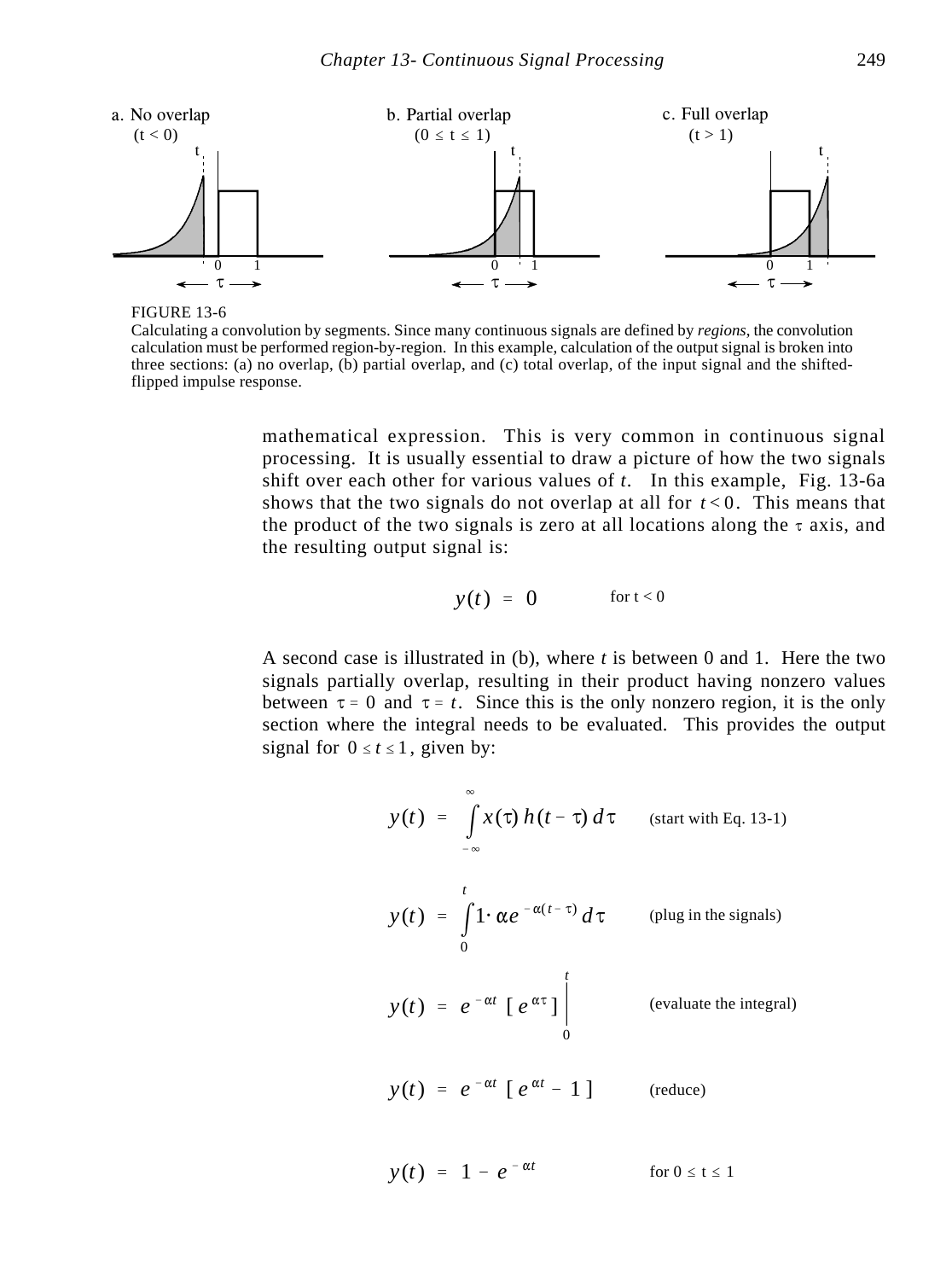Figure (c) shows the calculation for the third section of the output signal, where  $t > 1$ . Here the overlap occurs between  $\tau = 0$  and  $\tau = 1$ , making the calculation the same as for the second segment, except a change to the limits of integration:

| $y(t) = \int 1 \cdot \alpha e^{-\alpha(t-\tau)} d\tau$ | (plug into Eq. 13-1)    |
|--------------------------------------------------------|-------------------------|
| $y(t) = e^{-\alpha t} [e^{\alpha \tau}]$               | (evaluate the integral) |
| $y(t) = [e^{\alpha} - 1]e^{-\alpha t}$                 | for $t > 1$             |

The waveform in each of these three segments should agree with your knowledge of electronics: (1) The output signal must be zero until the input signal becomes nonzero. That is, the first segment is given by  $y(t) = 0$  for  $t < 0$ . (2) When the step occurs, the RC circuit exponentially increases to match the input, according to the equation:  $y(t) = 1 - e^{-\alpha t}$ . (3) When the input is returned to zero, the output exponentially decays toward zero, given by the equation:  $y(t) = ke^{-\alpha t}$  (where  $k = e^{\alpha} - 1$ , the voltage on the capacitor just before the discharge was started).

More intricate waveforms can be handled in the same way, although the mathematical complexity can rapidly become unmanageable. When faced with a nasty continuous convolution problem, you need to spend significant time evaluating *strategies* for solving the problem. If you start blindly evaluating integrals you are likely to end up with a mathematical mess. A common strategy is to break one of the signals into simpler additive components that can be *individually* convolved. Using the principles of linearity, the resulting waveforms can be added to find the answer to the original problem.

Figure 13-7 shows another strategy: modify one of the signals in some linear way, perform the convolution, and then undo the original modification. In this example the modification is the *derivative*, and it is undone by taking the *integral*. The derivative of a unit amplitude square pulse is two *impulses*, the first with an area of one, and the second with an area of negative one. To understand this, think about the opposite process of taking the integral of the two impulses. As you integrate past the first impulse, the integral rapidly increases from zero to one, i.e., a step function. After passing the negative impulse, the integral of the signal rapidly returns from one back to zero, completing the square pulse.

Taking the derivative simplifies this problem because convolution is easy when one of the signals is composed of impulses. Each of the two impulses in  $x'(t)$  contributes a scaled and shifted version of the impulse response to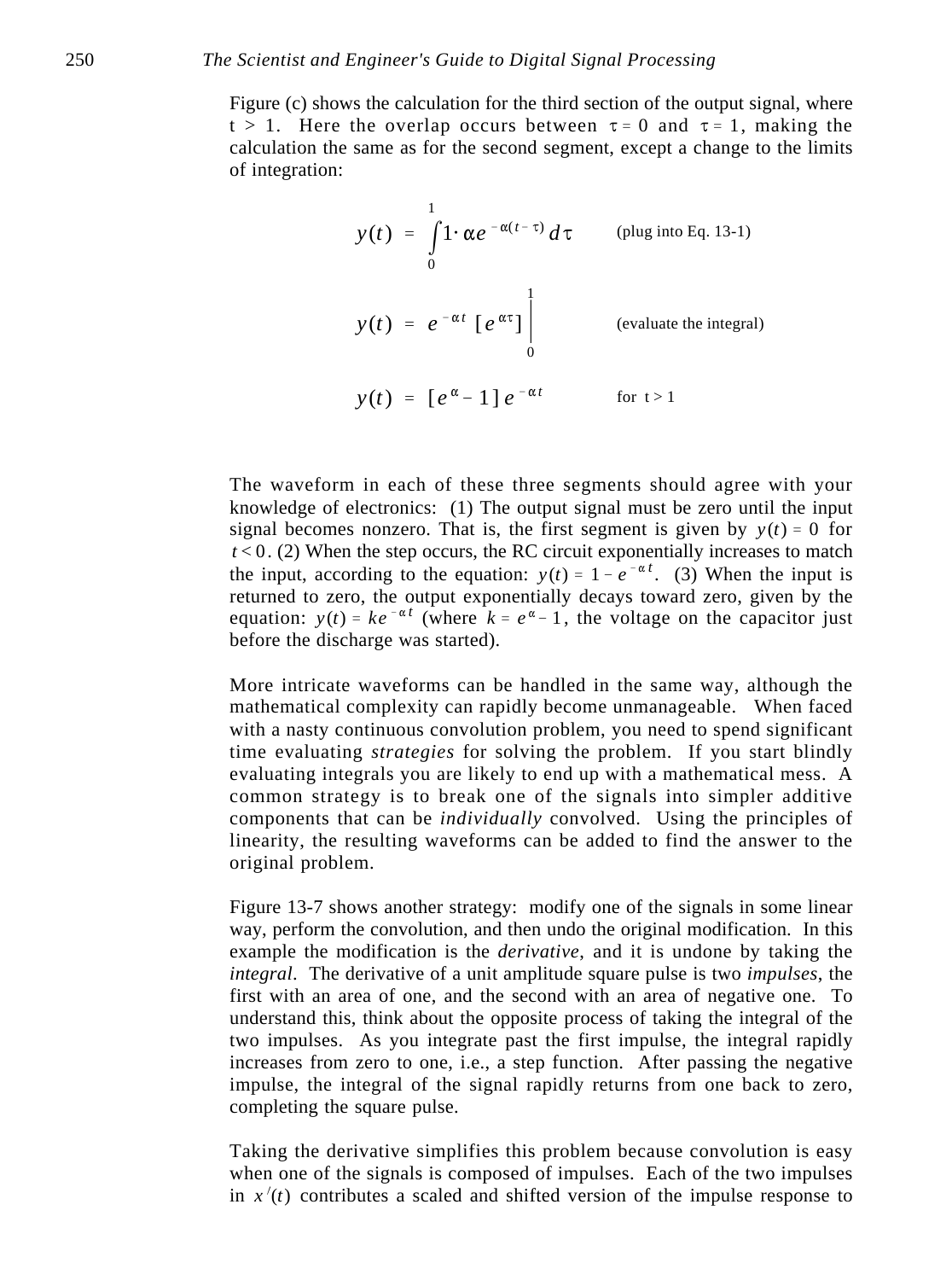

FIGURE 13-7

A strategy for convolving signals. Convolution problems can often be simplified by clever use of the rules governing linear systems. In this example, the convolution of two signals is simplified by taking the derivative of one of them. After performing the convolution, the derivative is undone by taking the integral.

the derivative of the output signal,  $y'(t)$ . That is, by inspection it is known that:  $y'(t) = h(t) - h(t-1)$ . The output signal,  $y(t)$ , can then be found by plugging in the exact equation for  $h(t)$ , and integrating the expression.

A slight nuisance in this procedure is that the DC value of the input signal is lost when the derivative is taken. This can result in an error in the DC value of the calculated output signal. The mathematics reflects this as the arbitrary constant that can be added during the integration. There is no systematic way of identifying this error, but it can usually be corrected by inspection of the problem. For instance, there is no DC error in the example of Fig. 13-7. This is known because the calculated output signal has the correct DC value when *t* becomes very large. If an error is present in a particular problem, an appropriate DC term is manually added to the output signal to complete the calculation.

This method also works for signals that can be reduced to impulses by taking the derivative *multiple* times. In the jargon of the field, these signals are called *piecewise polynomials*. After the convolution, the initial operation of multiple derivatives is undone by taking multiple integrals. The only catch is that the lost DC value must be found at each stage by finding the correct constant of integration.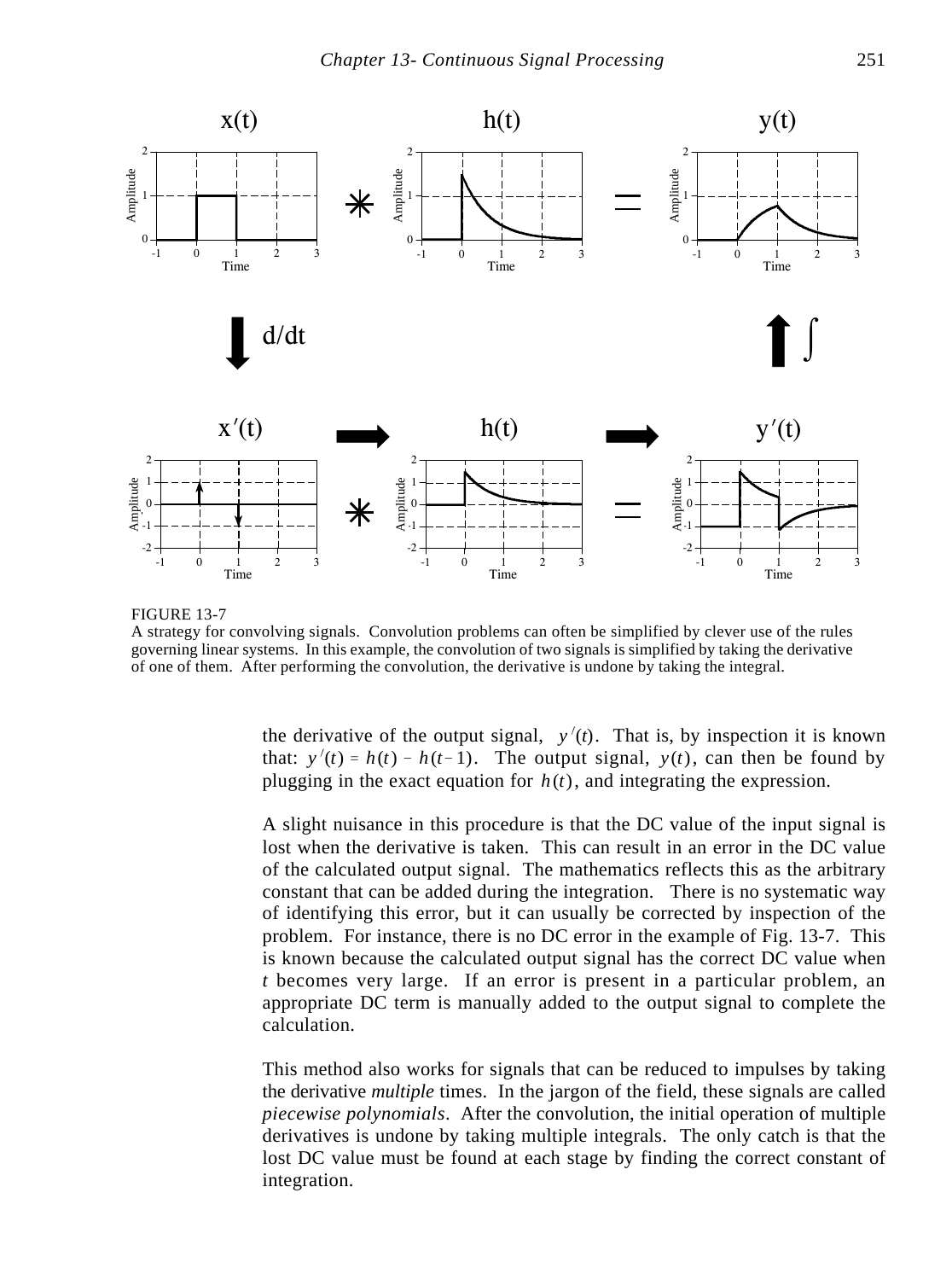Before starting a difficult continuous convolution problem, there is another approach that you should consider. Ask yourself the question: *Is a mathematical expression really needed for the output signal, or is a graph of the waveform sufficient?* If a graph is adequate, you may be better off to handle the problem with *discrete* techniques. That is, approximate the continuous signals by samples that can be directly convolved by a computer program. While not as mathematically pure, it can be much easier.

### **The Fourier Transform**

The Fourier Transform for continuous signals is divided into two categories, one for signals that are *periodic*, and one for signals that are *aperiodic*. Periodic signals use a version of the Fourier Transform called the **Fourier Series**, and are discussed in the next section. The Fourier Transform used with aperiodic signals is simply called the **Fourier Transform**. This chapter describes these Fourier techniques using only *real* mathematics, just as the last several chapters have done for discrete signals. The more powerful use of *complex* mathematics will be reserved for Chapter 31.

Figure 13-8 shows an example of a continuous aperiodic signal and its frequency spectrum. The time domain signal extends from negative infinity to positive infinity, while each of the frequency domain signals extends from zero to positive infinity. This frequency spectrum is shown in rectangular form (real and imaginary parts); however, the polar form (magnitude and phase) is also used with continuous signals. Just as in the discrete case, the **synthesis equation** describes a recipe for constructing the time domain signal using the data in the frequency domain. In mathematical form:

$$
x(t) = \frac{1}{\pi} \int_{0}^{+\infty} Re X(\omega) \cos(\omega t) - Im X(\omega) \sin(\omega t) d\omega
$$

EQUATION 13-2 The Fourier transform synthesis equation. In this equation,  $x(t)$  is the time domain signal being synthesized, and  $Re X(\omega) \& Im X(\omega)$  are the real and imaginary parts of the frequency spectrum, respectively.

> In words, the time domain signal is formed by adding (with the use of an integral) an infinite number of scaled sine and cosine waves. The real part of the frequency domain consists of the scaling factors for the cosine waves, while the imaginary part consists of the scaling factors for the sine waves. Just as with discrete signals, the synthesis equation is usually written with *negative* sine waves. Although the negative sign has no significance in this discussion, it is necessary to make the notation compatible with the complex mathematics described in Chapter 29. The key point to remember is that some authors put this negative sign in the equation, while others do not. Also notice that frequency is represented by the symbol,  $\omega$ , a lower case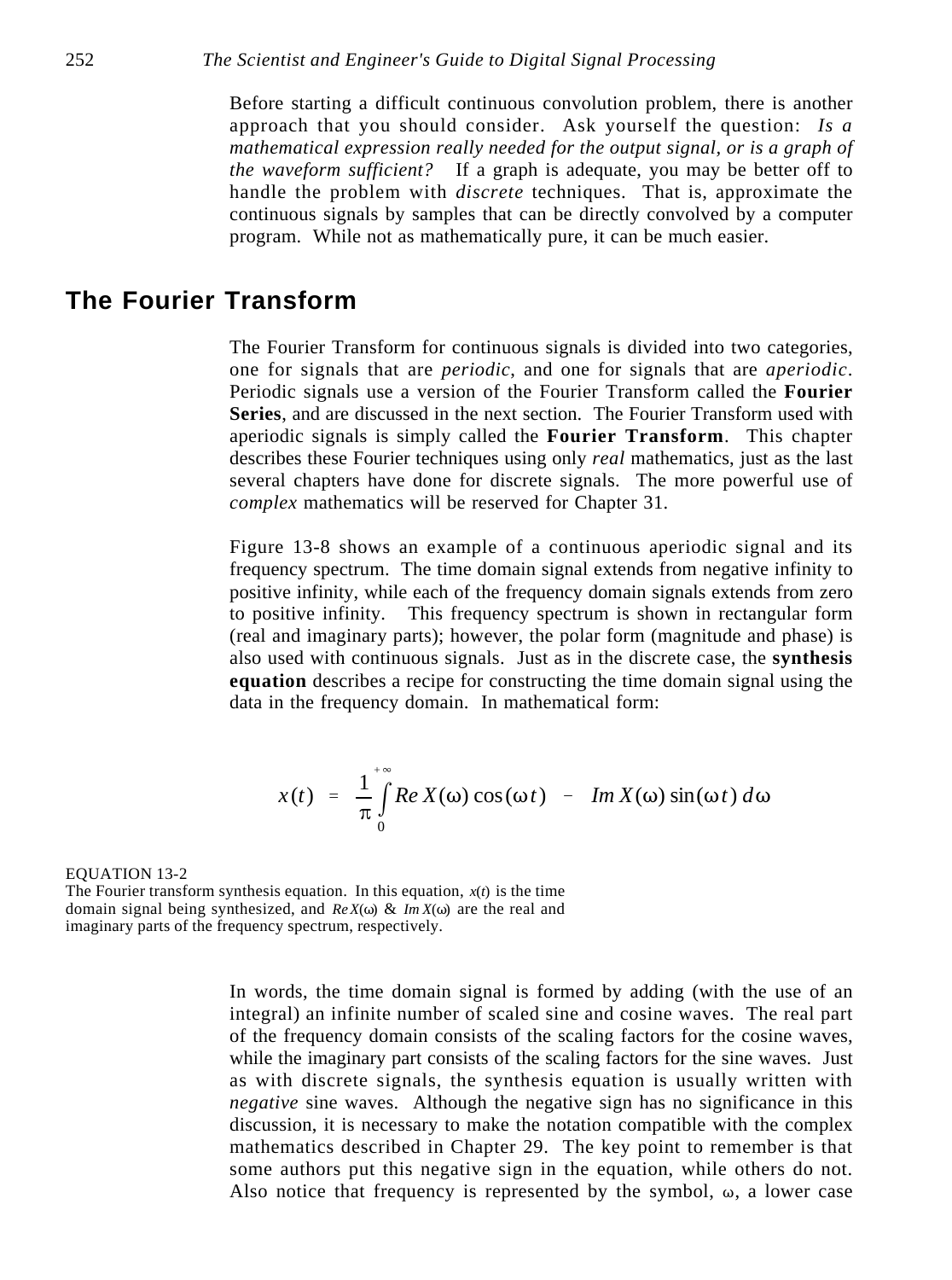

### FIGURE 13-8

Example of the Fourier Transform. The time domain signal, *x*(*t*), extends from negative to positive infinity. The frequency domain is composed of a real part,  $ReX(\omega)$ , and an imaginary part, *Im*  $X(\omega)$ , each extending from zero to positive infinity. The frequency axis in this illustration is labeled in *cycles per second* (hertz). To convert to natural frequency, multiply the numbers on the frequency axis by  $2\pi$ .

Greek omega. As you recall, this notation is called the **natural frequency**, and has the units of radians per second. That is,  $\omega = 2\pi f$ , where *f* is the frequency in cycles per second (hertz). The natural frequency notation is favored by mathematicians and others doing signal processing by *solving equations*, because there are usually fewer symbols to write.

The **analysis equations** for continuous signals follow the same strategy as the discrete case: *correlation* with sine and cosine waves. The equations are:

### *x*(*t*) cos(T*t*) *dt* EQUATION 13-3

The Fourier transform analysis equations. In this equation,  $Re X(\omega) \& Im X(\omega)$  are the real and imaginary parts of the frequency spectrum, respectively, and *x*(*t*) is the time domain signal being analyzed.

$$
Re X(\omega) = \int_{-\infty}^{+\infty} x(t) \cos(\omega t) dt
$$

$$
Im X(\omega) = -\int_{-\infty}^{+\infty} x(t) \sin(\omega t) dt
$$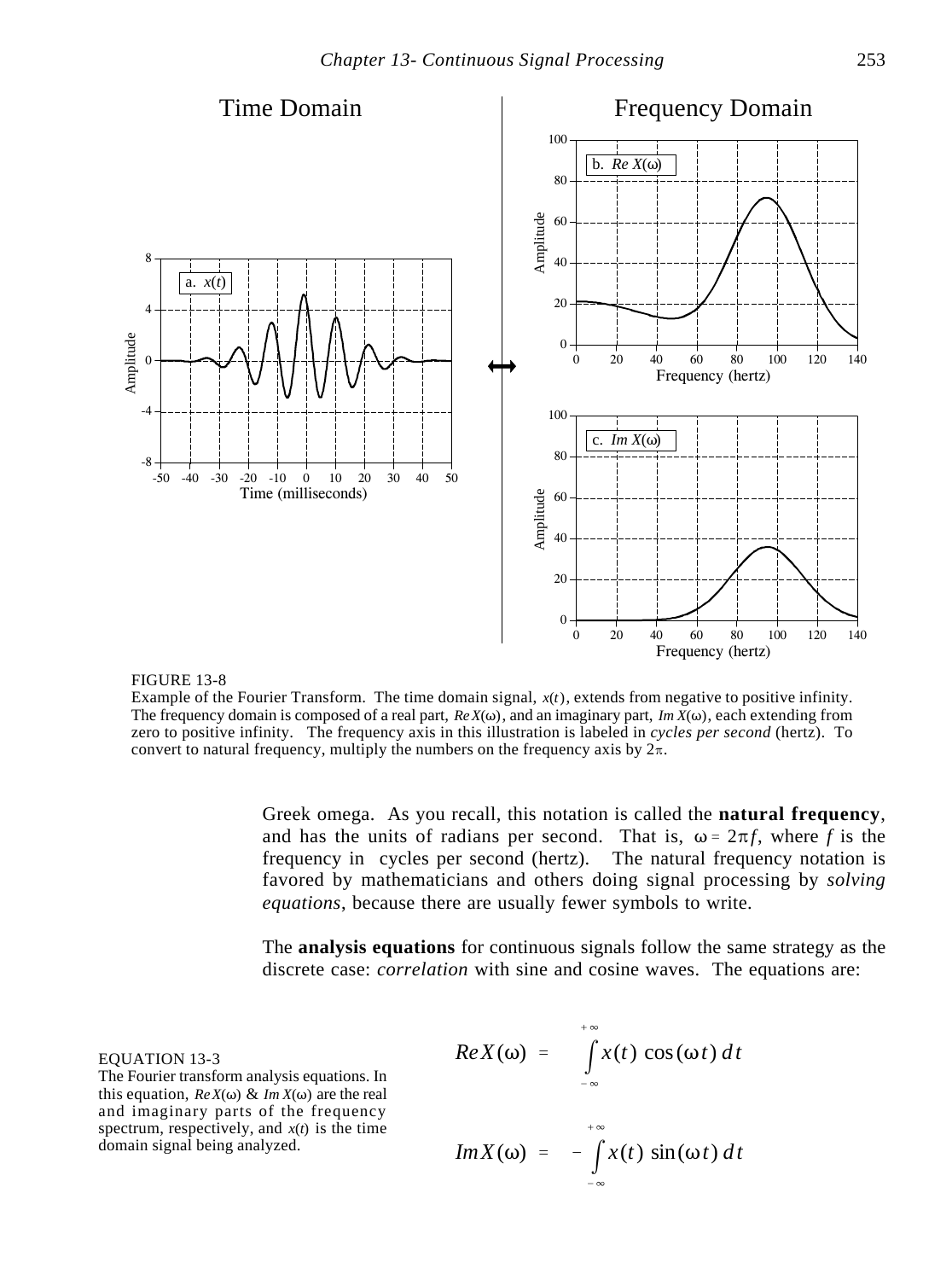As an example of using the analysis equations, we will find the frequency response of the RC low-pass filter. This is done by taking the Fourier transform of its impulse response, previously shown in Fig. 13-4, and described by:

$$
h(t) = 0 \qquad \text{for } t < 0
$$
  

$$
h(t) = \alpha e^{-\alpha t} \qquad \text{for } t \ge 0
$$

The frequency response is found by plugging the impulse response into the analysis equations. First, the real part:

$$
Re\,H(\omega) = \int_{-\infty}^{+\infty} h(t)\,\cos(\omega t)\,dt \qquad \text{(start with Eq. 13-3)}
$$

$$
Re\ H(\omega) = \int\limits_0^\infty \alpha e^{-\alpha t} \cos(\omega t) dt
$$
 (plug in the signal)

 $+ \infty$ 

$$
Re\,H(\omega) = \frac{\alpha e^{-\alpha t}}{\alpha^2 + \omega^2} \left[ -\alpha \cos(\omega t) + \omega \sin(\omega t) \right]_0^{+\infty}
$$
 (evaluate)

$$
Re\,H(\omega) = \frac{\alpha^2}{\alpha^2 + \omega^2}
$$

Using this same approach, the imaginary part of the frequency response is calculated to be:

$$
Im H(\omega) = \frac{-\omega \alpha}{\alpha^2 + \omega^2}
$$

Just as with discrete signals, the rectangular representation of the frequency domain is great for mathematical manipulation, but difficult for human understanding. The situation can be remedied by converting into polar notation with the standard relations: *Mag H*( $\omega$ ) =  $[Re H(\omega)^2 + Im H(\omega)^2]^{1/2}$ and *Phase*  $H(\omega)$  = arctan [ $Re H(\omega) / Im H(\omega)$ ]. Working through the algebra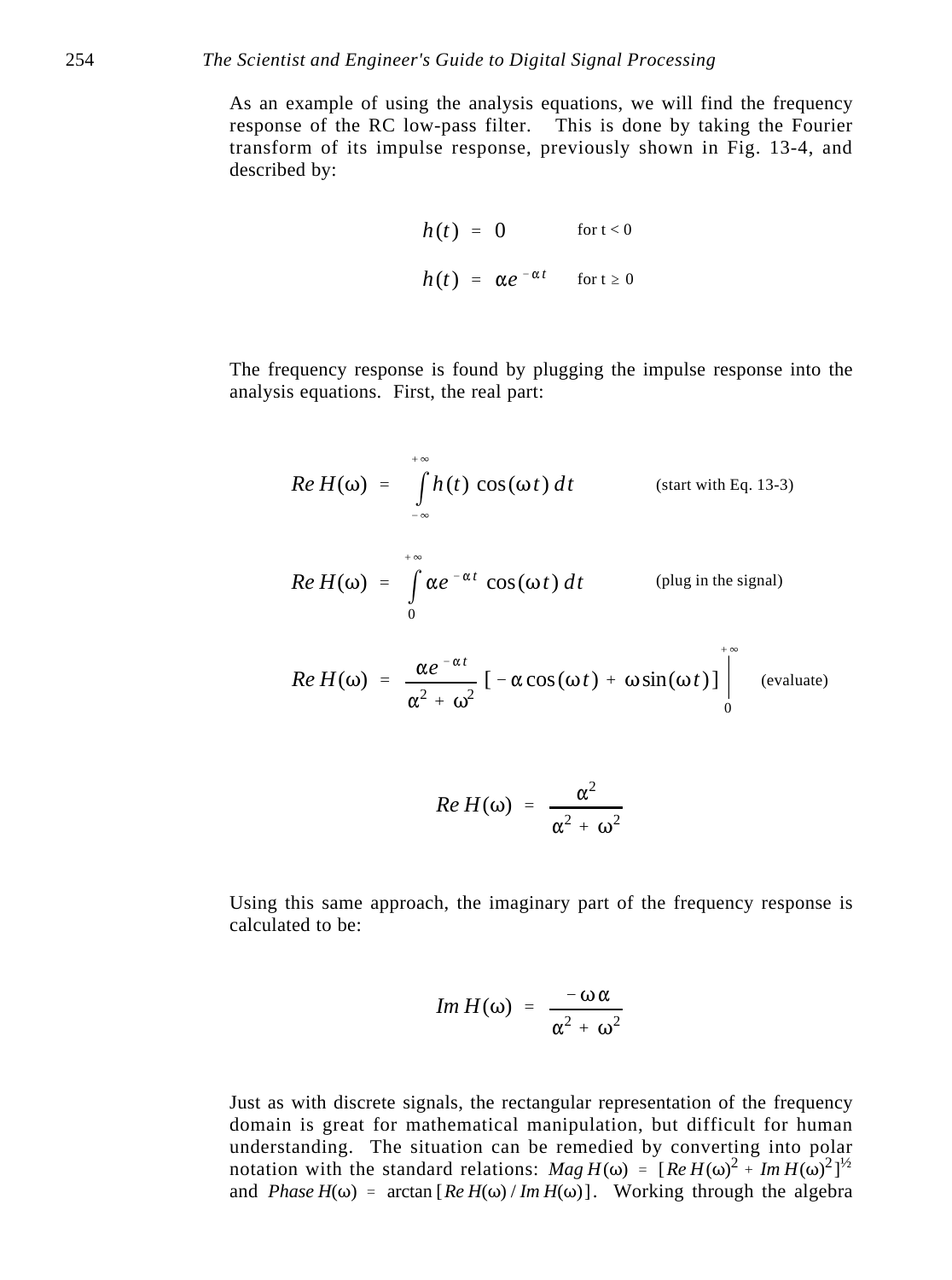provides the frequency response of the RC low-pass filter as magnitude and phase (i.e., polar form):

$$
Mag H(\omega) = \frac{\alpha}{[\alpha^2 + \omega^2]^{1/2}}
$$
  

$$
Phase H(\omega) = \arctan\left[-\frac{\omega}{\alpha}\right]
$$

Figure 13-9 shows graphs of these curves for a cutoff frequency of 1000 hertz (i.e.,  $\alpha = 2\pi 1000$ ).



FIGURE 13-9

Frequency response of an RC low-pass filter. These curves were derived by calculating the Fourier transform of the impulse response, and then converting to polar form.

### **The Fourier Series**

This brings us to the last member of the Fourier transform family: the *Fourier series*. The time domain signal used in the Fourier series is *periodic* and *continuous*. Figure 13-10 shows several examples of continuous waveforms that repeat themselves from negative to positive infinity. Chapter 11 showed that periodic signals have a frequency spectrum consisting of **harmonics**. For instance, if the time domain repeats at 1000 hertz (a period of 1 millisecond), the frequency spectrum will contain a first harmonic at 1000 hertz, a second harmonic at 2000 hertz, a third harmonic at 3000 hertz, and so forth. The first harmonic, i.e., the frequency that the time domain repeats itself, is also called the **fundamental frequency.** This means that the frequency spectrum can be viewed in two ways: (1) the frequency spectrum is *continuous*, but zero at all frequencies except the harmonics, or (2) the frequency spectrum is *discrete*, and only *defined* at the harmonic frequencies. In other words, the frequencies between the harmonics can be thought of as having a value of zero, or simply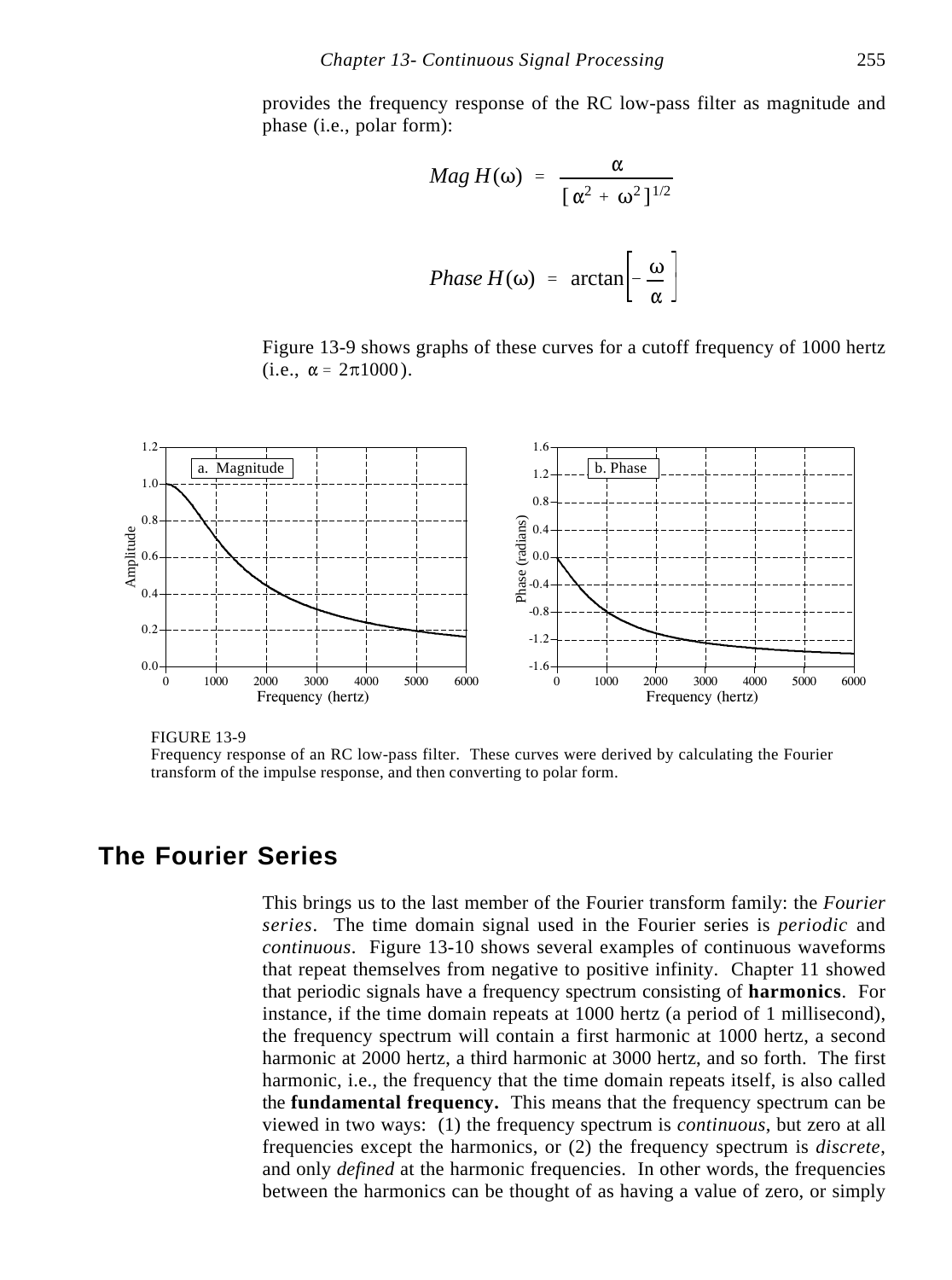not existing. The important point is that they do not contribute to forming the time domain signal.

The Fourier series **synthesis equation** creates a continuous periodic signal with a fundamental frequency, *f*, by adding scaled cosine and sine waves with frequencies: *f*, 2*f*, 3*f*, 4*f*, etc. The amplitudes of the cosine waves are held in the variables:  $a_1, a_2, a_3, a_4$ , etc., while the amplitudes of the sine waves are held in:  $b_1$ ,  $b_2$ ,  $b_3$ ,  $b_4$ , and so on. In other words, the "a" and "b" coefficients are the real and imaginary parts of the frequency spectrum, respectively. In addition, the coefficient  $a_0$  is used to hold the DC value of the time domain waveform. This can be viewed as the amplitude of a cosine wave with zero frequency (a constant value). Sometimes  $a_0$  is grouped with the other "*a*" coefficients, but it is often handled separately because it requires special calculations. There is no  $b<sub>0</sub>$  coefficient since a sine wave of zero frequency has a constant value of zero, and would be quite useless. The synthesis equation is written:

$$
x(t) = a_0 + \sum_{n=1}^{\infty} a_n \cos(2\pi f t n) - \sum_{n=1}^{\infty} b_n \sin(2\pi f t n)
$$

EQUATION 13-4

The Fourier series synthesis equation. Any periodic signal, *x*(*t*), can be reconstructed from sine and cosine waves with frequencies that are multiples of the fundamental,  $f$ . The  $a_n$  and  $b_n$  coefficients hold the amplitudes of the cosine and sine waves, respectively.

> The corresponding **analysis equations** for the Fourier series are usually written in terms of the *period* of the waveform, denoted by *T*, rather than the fundamental frequency,  $f$  (where  $f = 1/T$ ). Since the time domain signal is periodic, the sine and cosine wave correlation only needs to be evaluated over a single period, i.e.,  $-T/2$  to  $T/2$ , 0 to  $T$ ,  $-T$  to 0, etc. Selecting different limits makes the mathematics different, but the final answer is always the same. The Fourier series analysis equations are:

$$
a_0 = \frac{1}{T} \int_{-T/2}^{T/2} x(t) dt \qquad a_n = \frac{2}{T} \int_{-T/2}^{T/2} x(t) \cos\left(\frac{2\pi tn}{T}\right) dt
$$

### EQUATION 13-5

Fourier series analysis equations. In these equations, *x*(*t*) is the time domain signal being decomposed,  $a_0$  is the DC component,  $a_n \& b_n$  hold the amplitudes of the cosine and sine waves, respectively, and  $T$  is the period of the signal, i.e., the reciprocal of the fundamental frequency.

$$
b_n = \frac{-2}{T} \int_{-T/2}^{T/2} x(t) \sin\left(\frac{2\pi tn}{T}\right) dt
$$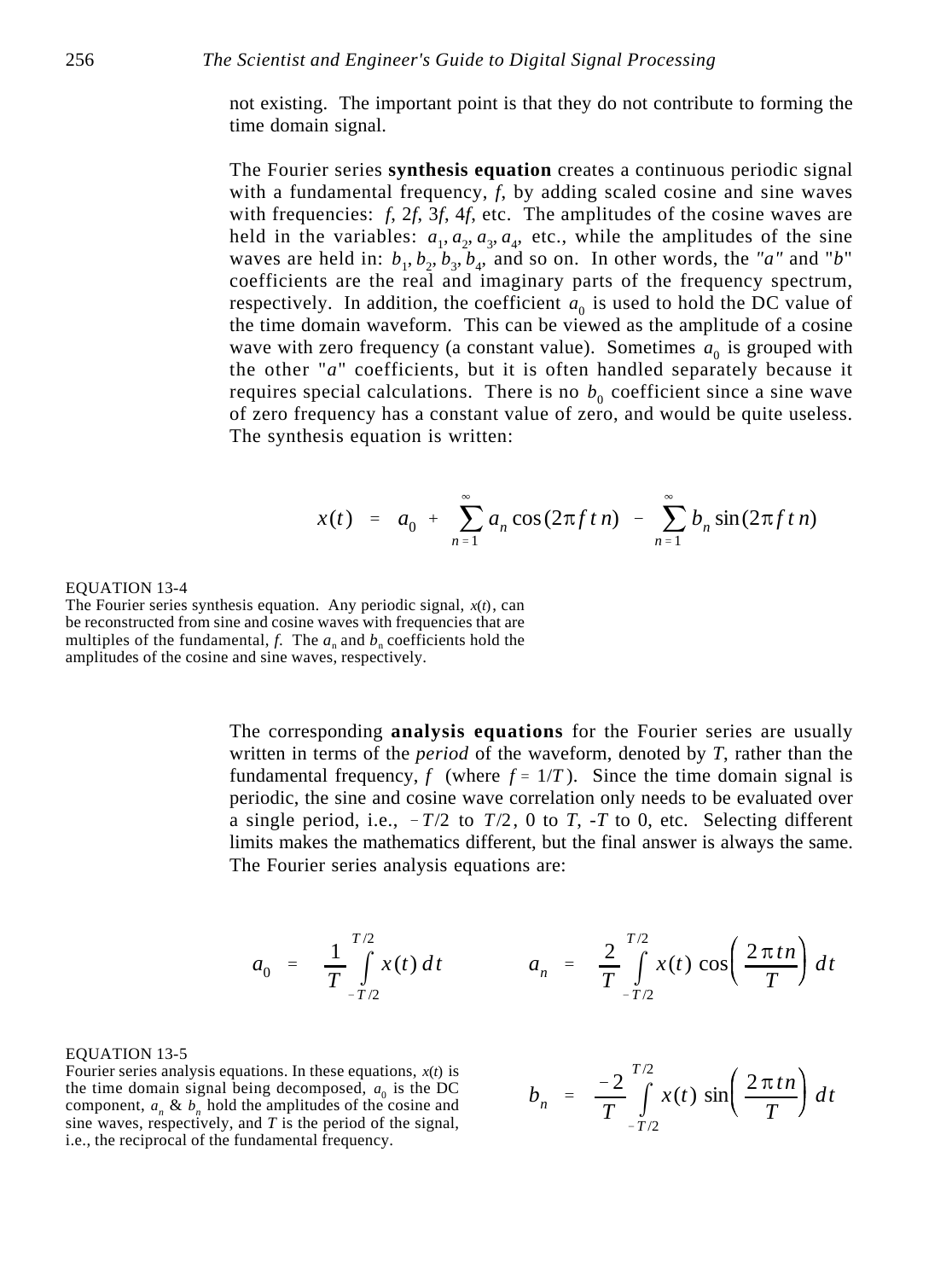

FIGURE 13-10

Examples of the Fourier series. Six common time domain waveforms are shown, along with the equations to calculate their "*a*" and "*b*" coefficients.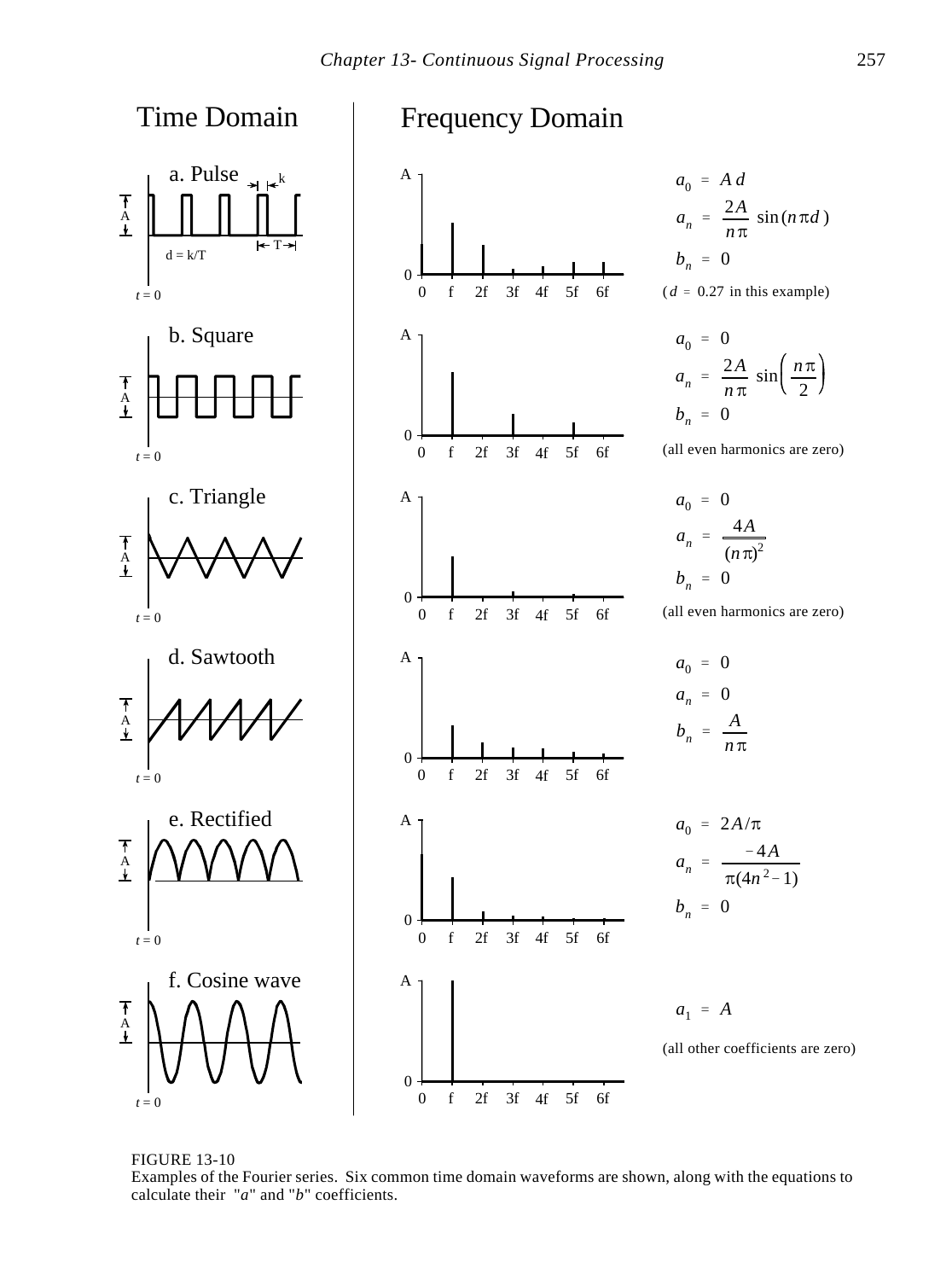

FIGURE 13-11

Example of calculating a Fourier series. This is a pulse train with a duty cycle of  $d = k/T$ . The Fourier series coefficients are calculated by correlating the waveform with cosine and sine waves over any full period. In this example, the period from  $-7/2$  to  $T/2$  is used.

Figure 13-11 shows an example of calculating a Fourier series using these equations. The time domain signal being analyzed is a *pulse train*, a square wave with unequal high and low durations. Over a single period from  $-T/2$ to  $T/2$ , the waveform is given by:

$$
x(t) = A \qquad \text{for } -k/2 \le t \le k/2
$$

$$
x(t) = 0 \qquad \text{otherwise}
$$

The *duty cycle* of the waveform (the fraction of time that the pulse is "high") is thus given by  $d = k/T$ . The Fourier series coefficients can be found by evaluating Eq. 13-5. First, we will find the DC component,  $a_0$ :

$$
a_0 = \frac{1}{T} \int_{-T/2}^{T/2} x(t) dt
$$
 (start with Eq. 13-5)  

$$
a_0 = \frac{1}{T} \int_{-k/2}^{k/2} A dt
$$
 (plug in the signal)  

$$
a_0 = \frac{A k}{T}
$$
 (evaluate the integral)

*T*

$$
a_0 = A d \qquad \qquad \text{(substitute: } d = k/T)
$$

This result should make intuitive sense; the DC component is simply the average value of the signal. A similar analysis provides the "*a*" coefficients: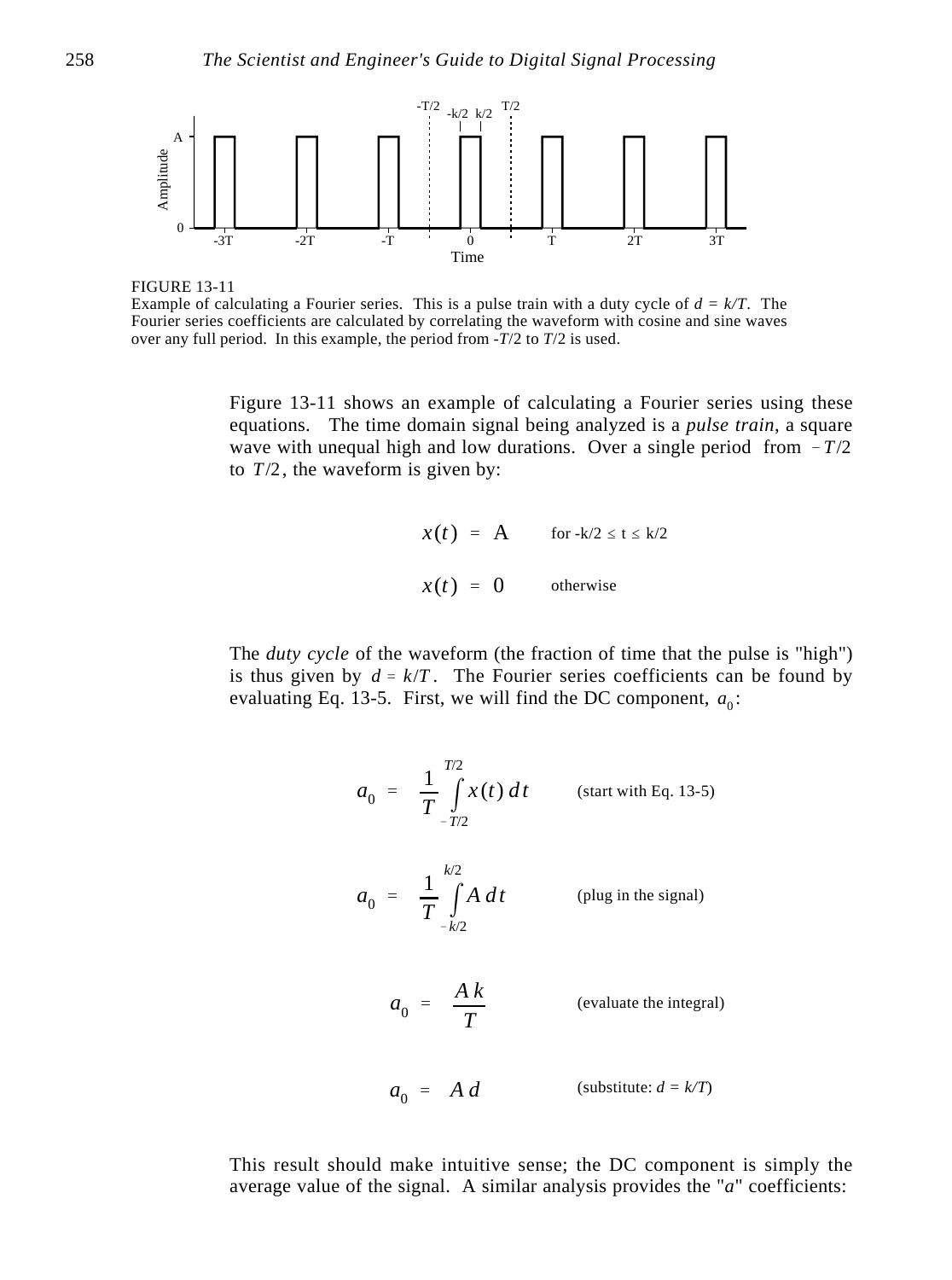$$
a_n = \frac{2}{T} \int_{-T/2}^{T/2} x(t) \cos\left(\frac{2\pi tn}{T}\right) dt \qquad \text{(start with Eq. 13-4)}
$$
\n
$$
a_n = \frac{2}{T} \int_{-k/2}^{k/2} A \cos\left(\frac{2\pi tn}{T}\right) dt \qquad \text{(plug in the signal)}
$$
\n
$$
a_n = \frac{2A}{T} \left[\frac{T}{2\pi n} \sin\left(\frac{2\pi tn}{T}\right)\right]_{-k/2}^{k/2} \qquad \text{(evaluate the integral)}
$$
\n
$$
a_n = \frac{2A}{n\pi} \sin(\pi nd) \qquad \text{(reduce)}
$$

The "*b*" coefficients are calculated in this same way; however, they all turn out to be *zero*. In other words, this waveform can be constructed using only cosine waves, with no sine waves being needed.

The "*a*" and "*b*" coefficients will change if the time domain waveform is shifted left or right. For instance, the "*b*" coefficients in this example will be zero *only* if one of the pulses is centered on  $t = 0$ . Think about it this way. If the waveform is *even* (i.e., symmetrical around  $t = 0$ ), it will be composed solely of *even* sinusoids, that is, cosine waves. This makes all of the "*b*" coefficients equal to zero. If the waveform if *odd* (i.e., symmetrical but opposite in sign around  $t = 0$ ), it will be composed of *odd* sinusoids, i.e., sine waves. This results in the "*a*" coefficients being zero. If the coefficients are converted to polar notation (say,  $M_n$  and  $\theta_n$  coefficients), a shift in the time domain leaves the magnitude unchanged, but adds a linear component to the phase.

To complete this example, imagine a pulse train existing in an electronic circuit, with a frequency of 1 kHz, an amplitude of one volt, and a duty cycle of 0.2. The table in Fig. 13-12 provides the amplitude of each harmonic contained in this waveform. Figure 13-12 also shows the synthesis of the waveform using only the *first fourteen* of these harmonics. Even with this number of harmonics, the reconstruction is not very good. In mathematical jargon, the Fourier series *converges* very *slowly*. This is just another way of saying that sharp edges in the time domain waveform results in very high frequencies in the spectrum. Lastly, be sure and notice the overshoot at the sharp edges, i.e., the Gibbs effect discussed in Chapter 11.

An important application of the Fourier series is electronic **frequency multiplication**. Suppose you want to construct a very stable sine wave oscillator at 150 MHz. This might be needed, for example, in a radio